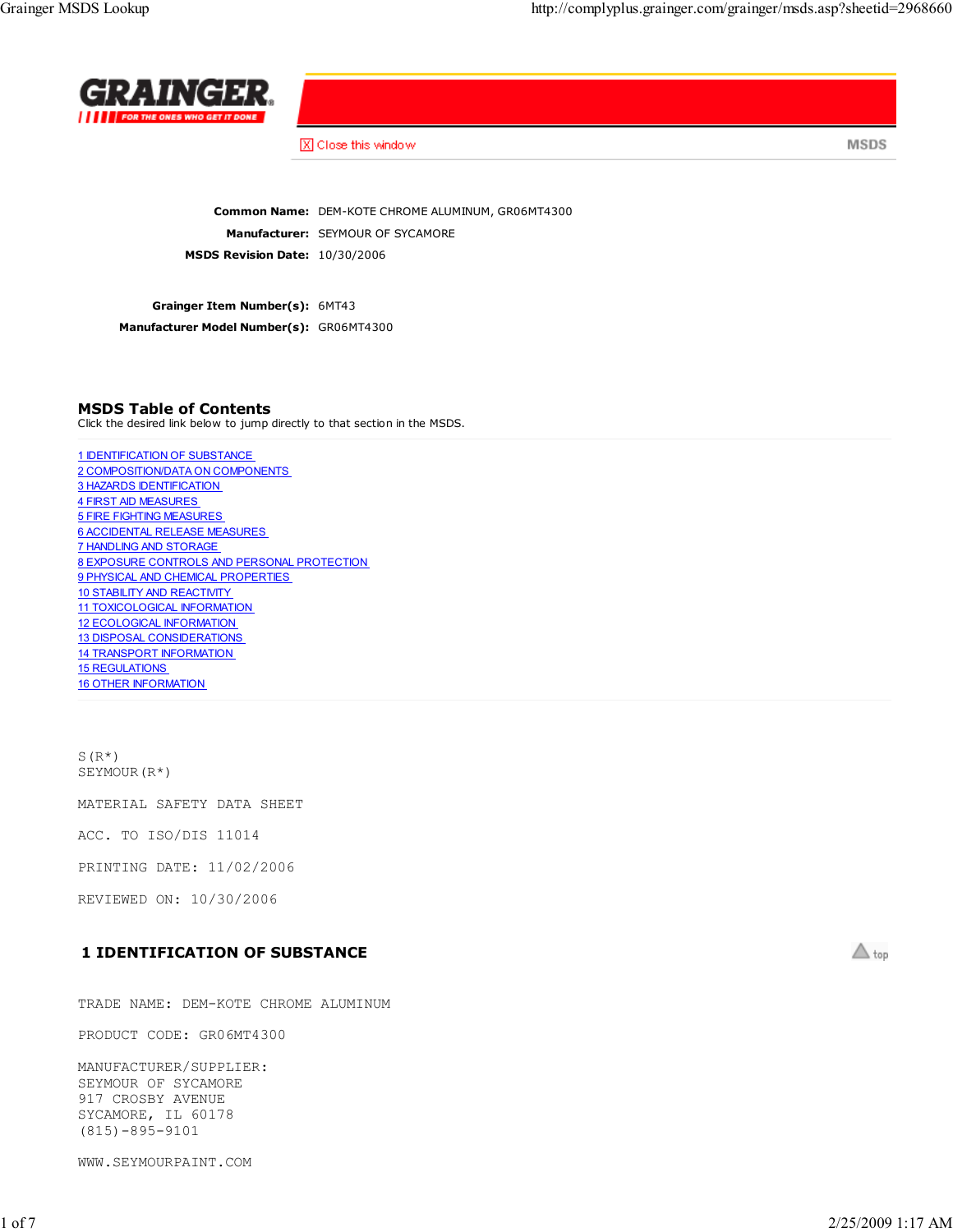INFORMATION DEPARTMENT: HEALTH & SAFETY DEPARTMENT

EMERGENCY INFORMATION: CHEMTEL: 1-800-255-3924, 813-248-0585 IF LOCATED OUTSIDE THE U.S.

## 2 COMPOSITION/DATA ON COMPONENTS

 $\triangle$  top

 $\triangle$  top

CHEMICAL DESCRIPTION: THIS PRODUCT IS A MIXTURE OF THE SUBSTANCES LISTED BELOW WITH NONHAZARDOUS ADDITIONS.

DANGEROUS COMPONENTS:

| $108 - 88 - 3$   | TOLUENE           | 35.87% |
|------------------|-------------------|--------|
| $74 - 98 - 6$    | PROPANE           | 20.79% |
| $106 - 97 - 8$   | n-BUTANE          | 12.21% |
| $9011 - 11 - 4$  | HYDROCARBON RESIN | 10.38% |
| $67 - 64 - 1$    | <b>ACETONE</b>    | 10.38% |
| $64742 - 47 - 8$ | MINERAL SPIRITS   | 6.86%  |
| $7429 - 90 - 5$  | ALUMINUM FLAKE    | 2.45%  |
| 64742-89-8       | VM&P NAPTHA       | 1.05%  |

ADDITIONAL INFORMATION:

FOR THE WORDING OF THE LISTED RISK PHRASES REFER TO SECTION 3.

### 3 HAZARDS IDENTIFICATION

HAZARD DESCRIPTION: HARMFUL EXTREMELY FLAMMABLE

PHYSICAL DANGERS: HAS A NARCOTIZING EFFECT.

EXTREMELY FLAMMABLE LIQUID AND VAPOR IN A PRESSURIZED CONTAINER. KEEP AWAY FROM HEAT, SPARKS, AND FLAME.

EXTREMELY FLAMMABLE.

IRRITATING TO SKIN.

KEEP OUT OF THE REACH OF CHILDREN.

EFFECTS OF SHORT-TERM OVEREXPOSURE: VAPORS CAUSE IRRITATION TO THE EYES, NOSE, THROAT, SKIN, AND CENTRAL NERVOUS SYSTEM. SYMPTOMS MAY INCLUDE DIZZINESS, THROAT IRRITATION, HEADACHE, FATIGUE, SWELLING OF EYES, AND NAUSEA.

EFFECTS OF CHRONIC OVEREXPOSURE: MAY CAUSE PERMANENT BRAIN AND NERVOUS SYSTEM DAMAGE. REPEATED OVEREXPOSURE CAN ALSO DAMAGE KIDNEYS, LUNGS. LIVER, HEART, AND BLOOD. INTENTIONAL MISUSE BY DELIBERATELY INHALING THE CONTENTS MAY BE HARMFUL OR FATAL.

NFPA RATINGS (SCALE  $0 - 4$ ): HEALTH 1<br>FIRE 4 FIRE REACTIVITY 3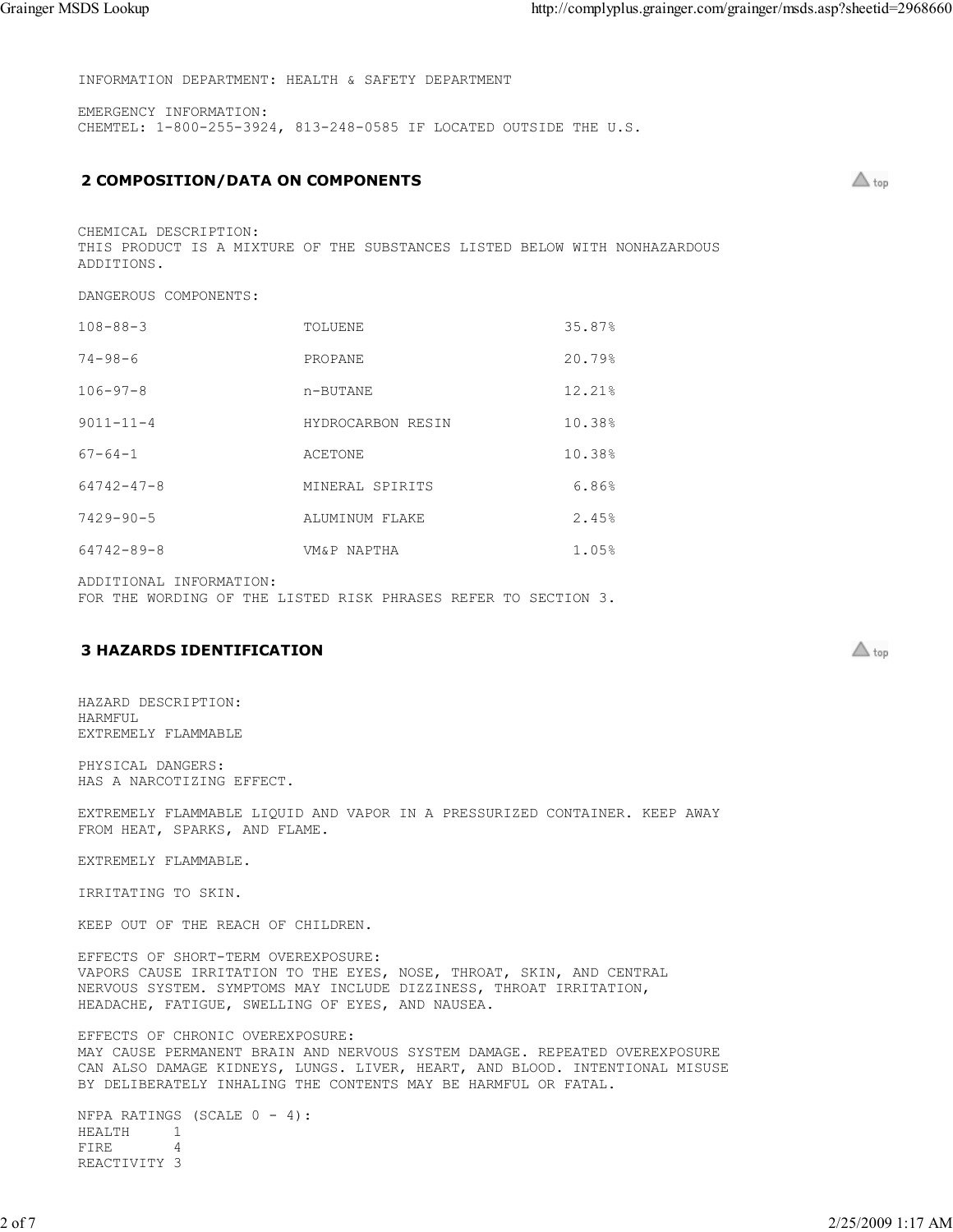$\triangle$  top

 $\triangle$  top

 $\triangle$  top

 $\triangle$  top

|                   | $HMS-RATINGS (SCALE 0 - 4):$ |
|-------------------|------------------------------|
| HEALTH            |                              |
| FTRE.             |                              |
| PHYSICAL HAZARD 3 |                              |

### 4 FIRST AID MEASURES

AFTER INHALATION: IF BREATHING IS DIFFICULT, ADMINISTER OXYGEN.

AFTER SKIN CONTACT: IMMEDIATELY WASH WITH WATER AND SOAP AND RINSE THOROUGHLY.

AFTER EYE CONTACT: RINSE OPENED EYE FOR SEVERAL MINUTES UNDER RUNNING WATER. THEN CONSULT A DOCTOR.

AFTER SWALLOWING: CONTACT PHYSICIAN OR POISON CONTROL CENTER.

### 5 FIRE FIGHTING MEASURES

EXTINGUISHING AGENTS: CO2. SAND, EXTINGUISHING POWDER, OR WATER SPRAY. FIGHT LARGER FIRES WITH WATER SPRAY OR ALCOHOL RESISTANT FOAM.

PROTECTIVE EQUIPMENT: NO SPECIAL MEASURES REQUIRED.

#### 6 ACCIDENTAL RELEASE MEASURES

PERSONAL SAFETY PRECAUTIONS: WEAR PROTECTIVE EQUIPMENT. KEEP UNPROTECTED PERSONS AWAY.

ENVIRONMENTAL SAFETY PRECAUTIONS: INFORM APPROPRIATE AUTHORITIES IN CASE OF SEEPAGE INTO WATER COURSE OR SEWAGE SYSTEM.

DO NOT ALLOW PRODUCT TO REACH SEWAGE SYSTEMS OR GROUND WATER.

MEASURES FOR CLEANING/COLLECTING: DO NOT FLUSH WITH WATER OR AQUEOUS CLEANSING AGENTS. USE DILUTED CAUSTIC SOLUTION. SOAK UP SPILLS WITH INERT ABSORBENT MATERIAL. REFER TO SECTION 13 FOR DISPOSAL INFORMATION.

### 7 HANDLING AND STORAGE

FIRE/EXPLOSION PROTECTION: DO NOT SPRAY ON A NAKED FLAME OR ANY INCANDESCENT MATERIAL. DO NOT SMOKE. PROTECT FROM ELECTROSTATIC CHARGES.

STORAGE REQUIREMENTS: OBSERVE PRESSURIZED CONTAINER STORAGE REGULATIONS. CONSULT WITH YOUR LOCAL AUTHORITIES.

KEEP AWAY FROM SOURCES OF HEAT AND DIRECT SUNLIGHT. DO NOT WAREHOUSE IN SUBFREEZING CONDITIONS.

### 8 EXPOSURE CONTROLS AND PERSONAL PROTECTION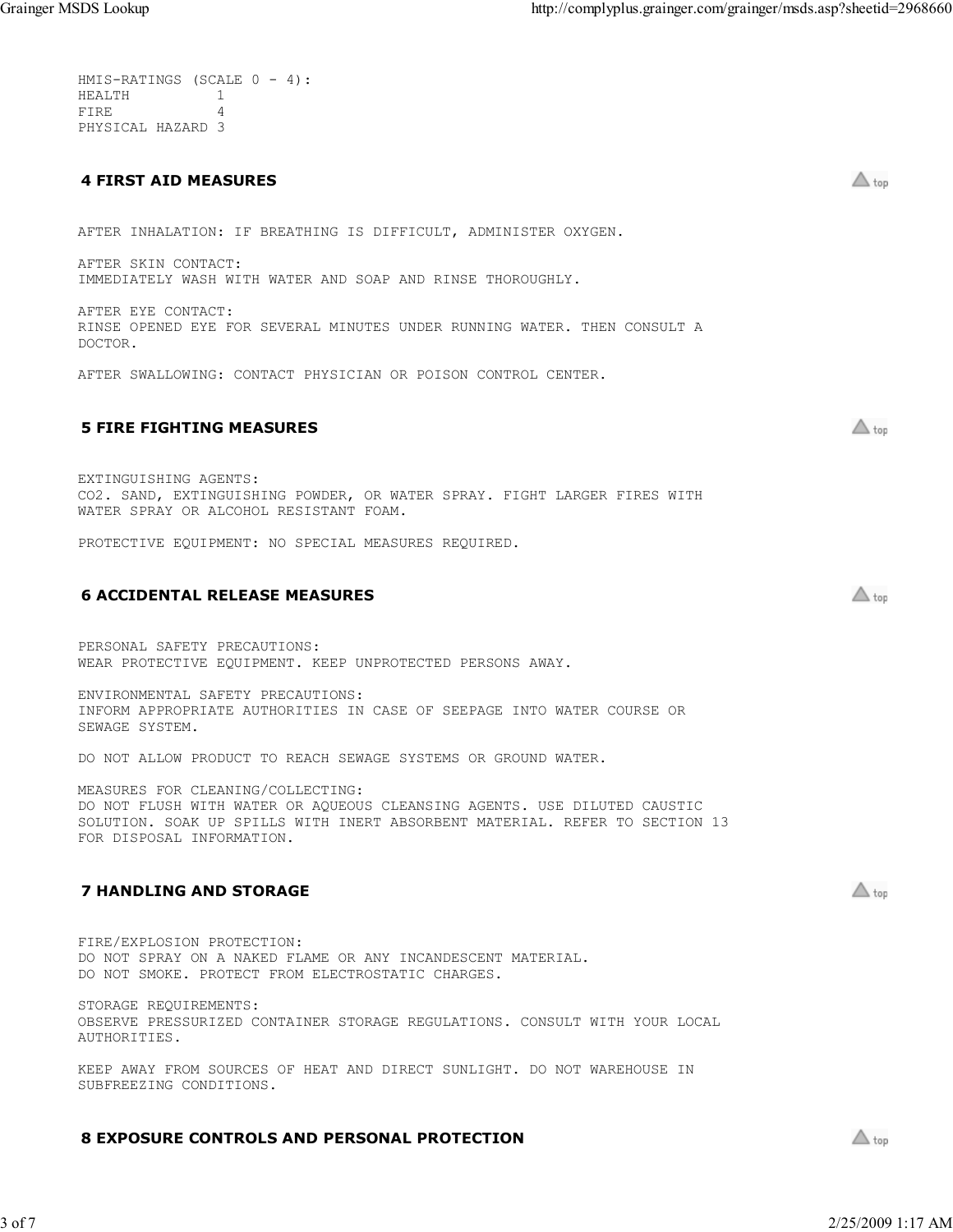COMPONENTS WITH LIMIT VALUES THAT REQUIRE MONITORING AT THE WORKPLACE: 108-88-3 TOLUENE: TLV: SHORT-TERM VALUE: 500 MG/M3, 300 PPM LONG-TERM VALUE: 375 MG/M3, 200 PPM 74-98-6 PROPANE: PEL: 1800 MG/M3, 1000 PPM REL: SHORT-TERM VALUE: N.E. MG/M3, N.E. PPM LONG-TERM VALUE: 1800 MG/M3, 1000 PPM TLV: (4508) MG/M3, (2500) PPM 106-97-8 n-BUTANE: REL: 1900 MG/M3, 800 PPM TLV: 1900 MG/M3, 800 PPM 67-64-1 ACETONE: TLV: SHORT-TERM VALUE: 1782 MG/M3, 750 PPM LONG-TERM VALUE: 600 MG/M3, 250 PPM 64742-47-8 MINERAL SPIRITS:  $TT.V \cdot$ 200 MG/M3 AS TOTAL HYDROCARBON VAPOR; SKIN; (P) 7429-90-5 ALUMINUM FLAKE: PEL: 15\*; 5\*\* MG/M3 \*TOTAL DUST \*\*RESPIRABLE FRACTION REL: 10\*; 5\*\* MG/M3 METAL DUST \*TOTAL DUST \*\*RESPIRABLE FRACTION TLV: 10 MG/M3 METAL DUST PROTECTIVE HYGIENIC MEASURES: KEEP AWAY FROM FOODSTUFFS AND ANIMAL FEED. WASH HANDS AFTER USE. AVOID CONTACT WITH THE SKIN. BREATHING EQUIPMENT: USE SUITABLE RESPIRATORY PROTECTIVE DEVICE IN CASE OF INSUFFICIENT VENTILATION. A RESPIRATOR IS GENERALLY NOT NECESSARY WHEN USING THIS PRODUCT OUTDOORS OR IN LARGE OPEN AREAS. IN CASES OF INADEQUATE VENTILATION, A RESPIRATORY PROTECTIVE DEVICE SHOULD BE WORN TO PREVENT OVEREXPOSURE. PROTECTION OF HANDS: PROTECTIVE GLOVES. THE GLOVE MATERIAL HAS TO BE IMPERMEABLE AND RESISTANT TO THE SUBSTANCE. NO GLOVE RECOMMENDATION CAN BE GIVEN. EYE PROTECTION: TIGHTLY SEALED GOGGLES

#### 9 PHYSICAL AND CHEMICAL PROPERTIES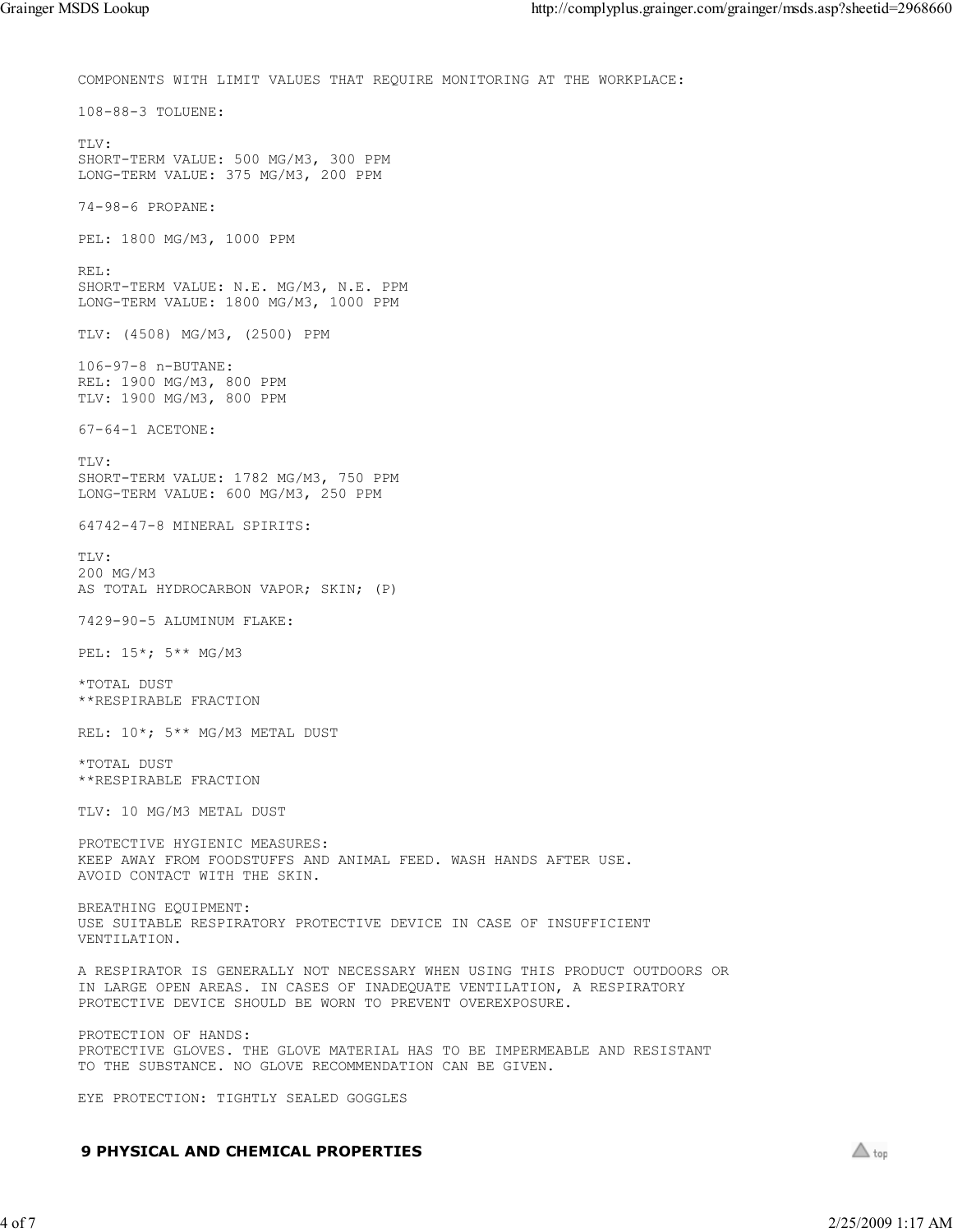GENERAL INFORMATION: FORM: AEROSOL COLOR: ACCORDING TO TRADE NAME DESCRIPTION IN SECTION 1. ODOR: SOLVENT BOILING POINT/BOILING RANGE: -44 DEG. C (-47 DEG. F) FLASH POINT: -19 DEG. C (-2 DEG. F) IGNITION TEMPERATURE: 210.0 DEG. C (410 DEG. F) AUTO IGNITING: PRODUCT IS NOT SELF-IGNITING. DANGER OF EXPLOSION: STABLE AT NORMAL TEMPERATURES. CAN MAY BURST WHEN EXPOSED TO TEMPERATURES EXCEEDING 120 DEGREES FAHRENHEIT. IN USE, MAY FORM FLAMMABLE/EXPLOSIVE VAPOR-AIR MIXTURE. LOWER EXPLOSION LIMIT: 1.5 VOL % UPPER EXPLOSION LIMIT: 10.9 VOL % VAPOR PRESSURE: 40 PSI, 2750 HPA DENSITY: NOT DETERMINED. SPECIFIC GRAVITY: BETWEEN 0.77 AND 0.90 (WATER EQUALS 1.00) VOC CONTENT: 409.2 G/L/3.41 LB/GL VOC IN WEIGHT PERCENT (LESS ACETONE): 40.9% SOLIDS CONTENT: 13.9%

### 10 STABILITY AND REACTIVITY

CONDITIONS TO BE AVOIDED: DO NOT ALLOW THE CAN TO EXCEED 120 DEGREES FAHRENHEIT. STABLE AT NORMAL TEMPERATURES.

POSSIBILITY OF HAZARDOUS REACTIONS: NO DANGEROUS REACTIONS KNOWN.

# 11 TOXICOLOGICAL INFORMATION

PRIMARY EFFECT ON THE SKIN: IRRITANT TO SKIN AND MUCOUS MEMBRANES.

PRIMARY EFFECT ON THE EYE: NO IRRITATING EFFECT.

SENSITIZATION: NO SENSITIZING EFFECTS KNOWN.

ADDITIONAL TOXICOLOGICAL INFORMATION: HARMFUL

### 12 ECOLOGICAL INFORMATION

OTHER INFORMATION: THIS PRODUCT DOES NOT CONTAIN ANY CHLOROFLOUROCARBONS (CFC'S).CHLORINATED SOLVENTS, LEAD, MERCURY. CADMIUM, HEXAVALENT CHROMIUM, POLYBROMINATED

 $\triangle$  top

 $\triangle$  top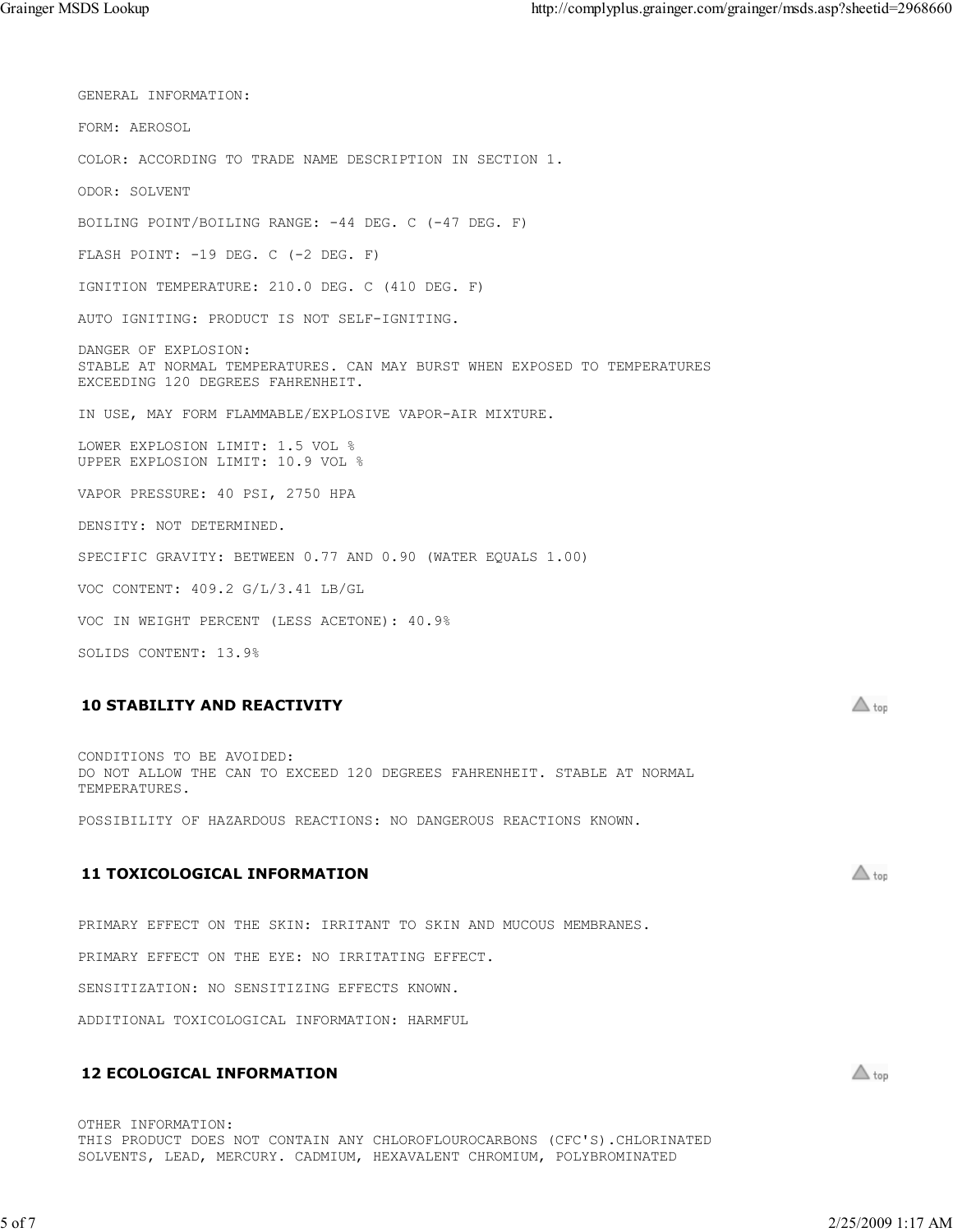BIPHENYL (PBB), OR POLYBROMINATED DIPHENYL ETHER (PDBE). NO SPECIFIC ECOLOGICAL DATA IS AVAILABLE FOR THIS PRODUCT.

AQUATIC TOXICITY: HARMFUL TO AQUATIC ORGANISMS. HAZARDOUS FOR WATER, DO NOT EMPTY INTO DRAINS.

### 13 DISPOSAL CONSIDERATIONS

DISPOSAL METHOD: DISPOSE OF IN ACCORDANCE WITH LOCAL, STATE, AND FEDERAL REGULATIONS. DO NOT PUNCTURE, INCINERATE, OR COMPACT. PARTIALLY EMPTY CANS MUST BE DISPOSED OF RESPONSIBLY. DO NOT HEAT OR CUT EMPTY CONTAINERS WITH ELECTRIC OR GAS TORCHES.

RECOMMENDATION: EMPTY CANS SHOULD BE RECYCLED.

### 14 TRANSPORT INFORMATION

 $\triangle$  top

 $\triangle$  top

 $\triangle$  top

HAZARD CLASS: 2.1

IDENTIFICATION NUMBER: N/A

LABEL: 2.1

ADR/RID CLASS: 2 5F GASES

UN-NUMBER: 1950

IMDG CLASS: 2.1

PACKAGING GROUP: II

EMS NUMBER: F-D, S-U

MARINE POLLUTANT: NO

ICAO/IATA CLASS: 2.1

PROPPER SHIPPING NAME: AEROSOLS, FLAMMABLE CONSUMER COMMODITY ORM-D

### 15 REGULATIONS

SARA SECTION 355 (EXTREMELY HAZARDOUS SUBSTANCES): NONE OF THE INGREDIENTS IN THIS PRODUCT ARE LISTED. SARA SECTION 313 (SPECIFIC TOXIC CHEMICAL LISTINGS): NONE OF THE INGREDIENTS IS LISTED. TSCA (TOXIC SUBSTANCES CONTROL ACT): ALL INGREDIENTS ARE LISTED. PROPOSITION 65 CHEMICALS KNOWN TO CAUSE CANCER: NONE OF THE INGREDIENTS IN THIS PRODUCT ARE LISTED. PROPOSITION 65: CHEMICALS KNOWN TO CAUSE DEVELOPMENTAL TOXICITY: 108-88-3 TOLUENE CANADIAN WHMIS: CLASS A, B5 - FLAMMABLE AEROSOLS